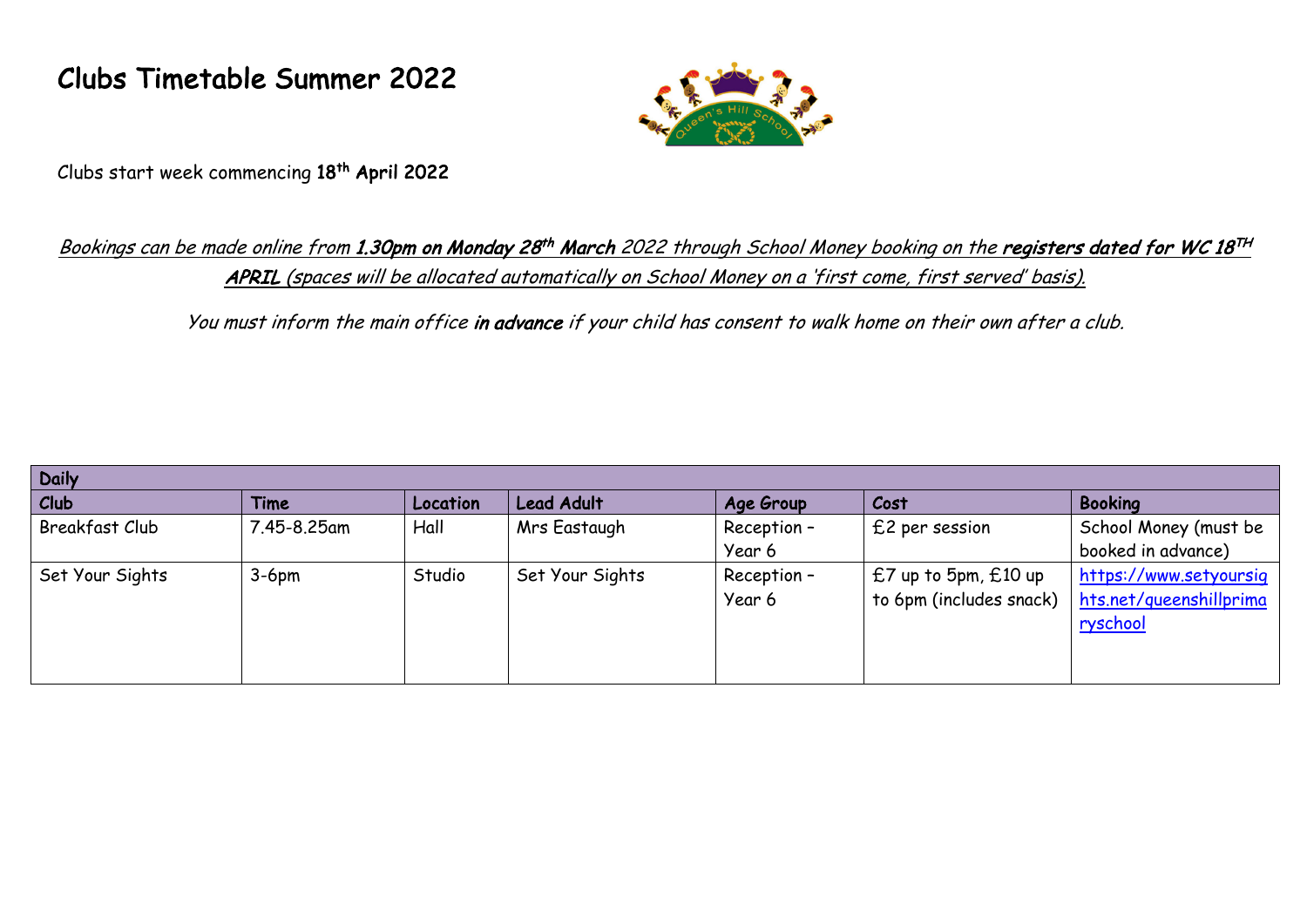| <b>MONDAY</b> |                                                                                                                         |                 |                    |                   |              |                                             |                                                 |                |             |                                                                                              |
|---------------|-------------------------------------------------------------------------------------------------------------------------|-----------------|--------------------|-------------------|--------------|---------------------------------------------|-------------------------------------------------|----------------|-------------|----------------------------------------------------------------------------------------------|
| Club          | <b>Spaces</b><br>Available                                                                                              | Time            | Location           | <b>Lead Adult</b> | Age<br>Group | Cost                                        | <b>Booking</b>                                  | <b>Pick Up</b> |             | Requirements                                                                                 |
| Cookery Club  | 8<br>(If your<br>child has<br>already done<br>Cookery<br>Club this<br>academic<br>year - they<br>cannot do it<br>again) | $3 -$<br>4.15pm | Cookery Room       | Ms Eastaugh       | Year 6       | £8<br>per<br>child<br>for<br>half a<br>term | School<br>Money<br><b>HALF</b><br><b>TERMLY</b> |                | FieldFare   | Please bring a tub in<br>order for your<br>child/ren to take<br>home what they<br>have made. |
| Lego Club     | 20 Children                                                                                                             | $3-4pm$         | Les<br>Coccinelles | Miss Penton       | Year 1       | N/A                                         | School<br>Money                                 |                | Main Office |                                                                                              |
| Ukulele Club  | 10 Children                                                                                                             | $3-4pm$         | Les<br>Hirondelles | Mr James          | Year 2       | N/A                                         | School<br>Money                                 |                | Main Office | Until half term                                                                              |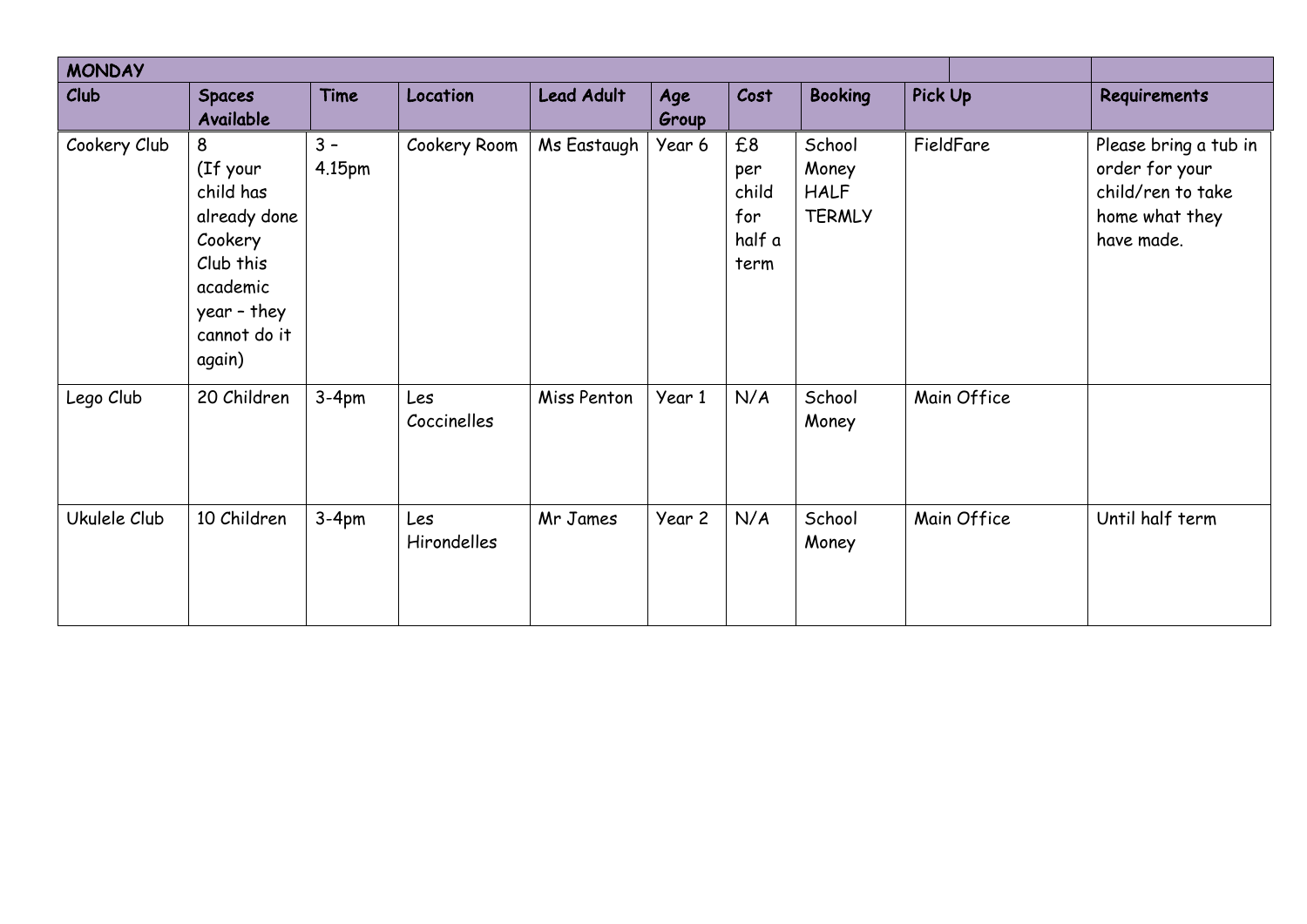| <b>TUESDAY</b>          |                            |             |                                 |                         |                      |                        |                 |                |                                                                                                                         |
|-------------------------|----------------------------|-------------|---------------------------------|-------------------------|----------------------|------------------------|-----------------|----------------|-------------------------------------------------------------------------------------------------------------------------|
| Club                    | <b>Spaces</b><br>Available | <b>Time</b> | Location                        | <b>Lead Adult</b>       | Age Group            | Cos<br>$\ddagger$      | <b>Booking</b>  | <b>Pick Up</b> | Requirements                                                                                                            |
| Phonics Club            | 30 Children                | $3-4pm$     | Les<br>Coccinelles<br>Classroom | Mrs<br>Chilvers         | Year 1               | N/<br>A                | School<br>Money | Main Office    |                                                                                                                         |
| Performing Arts<br>Club | 20 Children                | $3-4pm$     | Hall                            | Ms Graham               | Year 3 and<br>Year 4 | N/<br>$\boldsymbol{A}$ | School<br>Money | Field Fare     |                                                                                                                         |
| Film and Review<br>Club | 20 Children                | $3-4pm$     | <b>ICT Room</b>                 | Miss<br>Wakeman         | Year 3               | N/<br>A                | School<br>Money | Main Office    |                                                                                                                         |
| Photography<br>Club     | 6 Children                 | $3-4pm$     | Community<br>Room               | Miss Coyte-<br>Mckenzie | Year 6               | N/<br>A                | School<br>Money | Main Office    | Child must have access<br>to a camera or mobile<br>phone (drop this off at<br>the School Office<br>before registration) |
| Sports Club             | 20 Children                | $3-4pm$     | School<br>Grounds               | Mr Moon                 | Year 1 and 2         | N/<br>A                | School<br>Money | Main Office    | <b>RUNNING FOR 6</b><br><b>WEEKS ONLY</b>                                                                               |
| Science Club            | 8 Children                 | $3-4pm$     | KS1 Den                         | Mrs Castell             | Year 2               | N/<br>A                | School<br>Money | Main Office    |                                                                                                                         |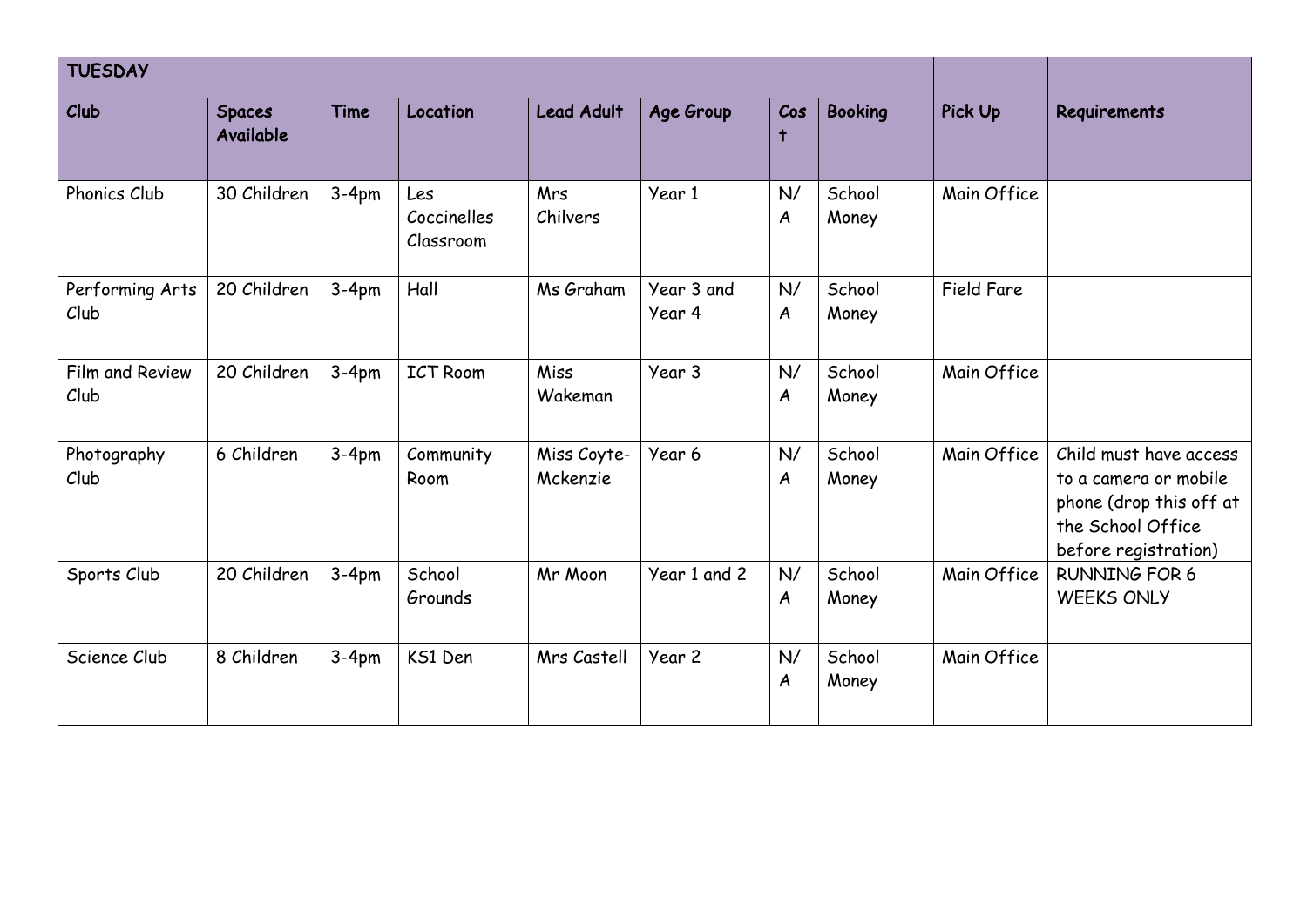| <b>WEDNESDAY</b>    |                                   |             |                                    |                             |                      |      |                 |             |                                           |
|---------------------|-----------------------------------|-------------|------------------------------------|-----------------------------|----------------------|------|-----------------|-------------|-------------------------------------------|
| $ $ Club            | <b>Spaces</b><br><b>Available</b> | <b>Time</b> | Location                           | <b>Lead Adult</b>           | Age Group            | Cost | <b>Booking</b>  | Pick Up     | Requirements                              |
| Spanish<br>Club     | 20 Children                       | $3-4pm$     | Les Canards                        | Miss<br>Bettermann          | Year 3 and<br>Year 4 | N/A  | School<br>Money | FieldFare   |                                           |
| Netball<br>Club     | 20 Children                       | $3-4pm$     | Year 6<br>Classroom and<br>Outside | Miss Jordan                 | Year 5 and<br>Year 6 | N/A  | School<br>Money | FieldFare   |                                           |
| Hockey<br>Club      | 20 Children                       | $3-4pm$     | School<br>Grounds                  | Mr Moon                     | Year 3,4,5<br>and 6  | N/A  | School<br>Money | Main Office | <b>RUNNING FOR 6</b><br><b>WEEKS ONLY</b> |
| Lego Club           | 16 Children                       | $3-4pm$     | Green<br><b>Butterflies</b>        | Mrs James<br>and Mr Ward    | Reception            | N/A  | School<br>Money | Main Office |                                           |
| Board<br>Games Club | 20 Children                       | $3-4pm$     | Year 2<br>Classroom                | Mr Jones and<br>Miss Hunter | Year 2               | N/A  | School<br>Money | Main Office | <b>RUNNING FOR 6</b><br><b>WEEKS ONLY</b> |